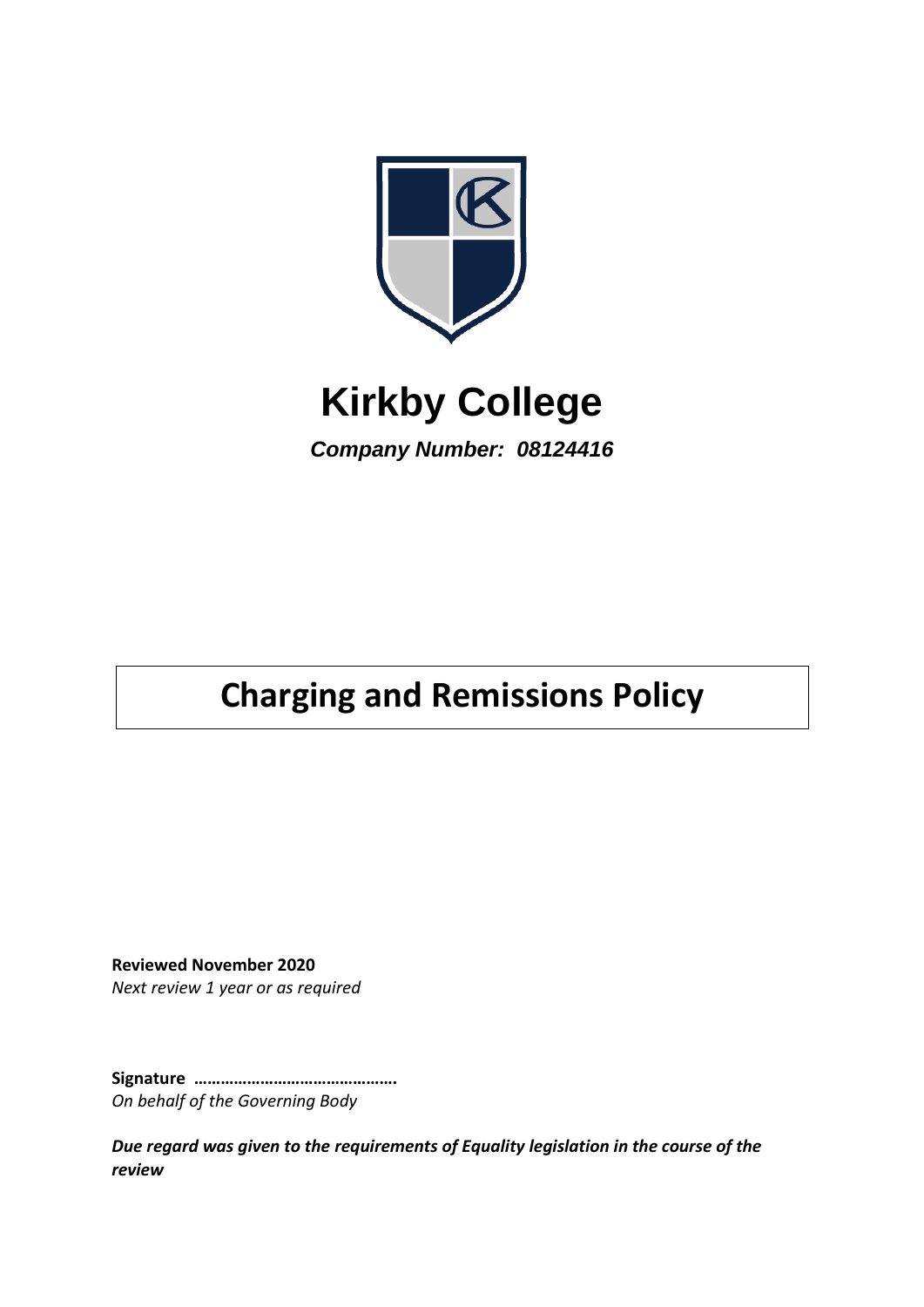# Charging and Remissions Policy

| 1. | 3                       |
|----|-------------------------|
| 2. | $\overline{\mathbf{3}}$ |
| 3. | 4                       |
| 4. | - 5                     |
| 5. | 5                       |
|    | 5                       |
|    | 5                       |
| 8. | 5                       |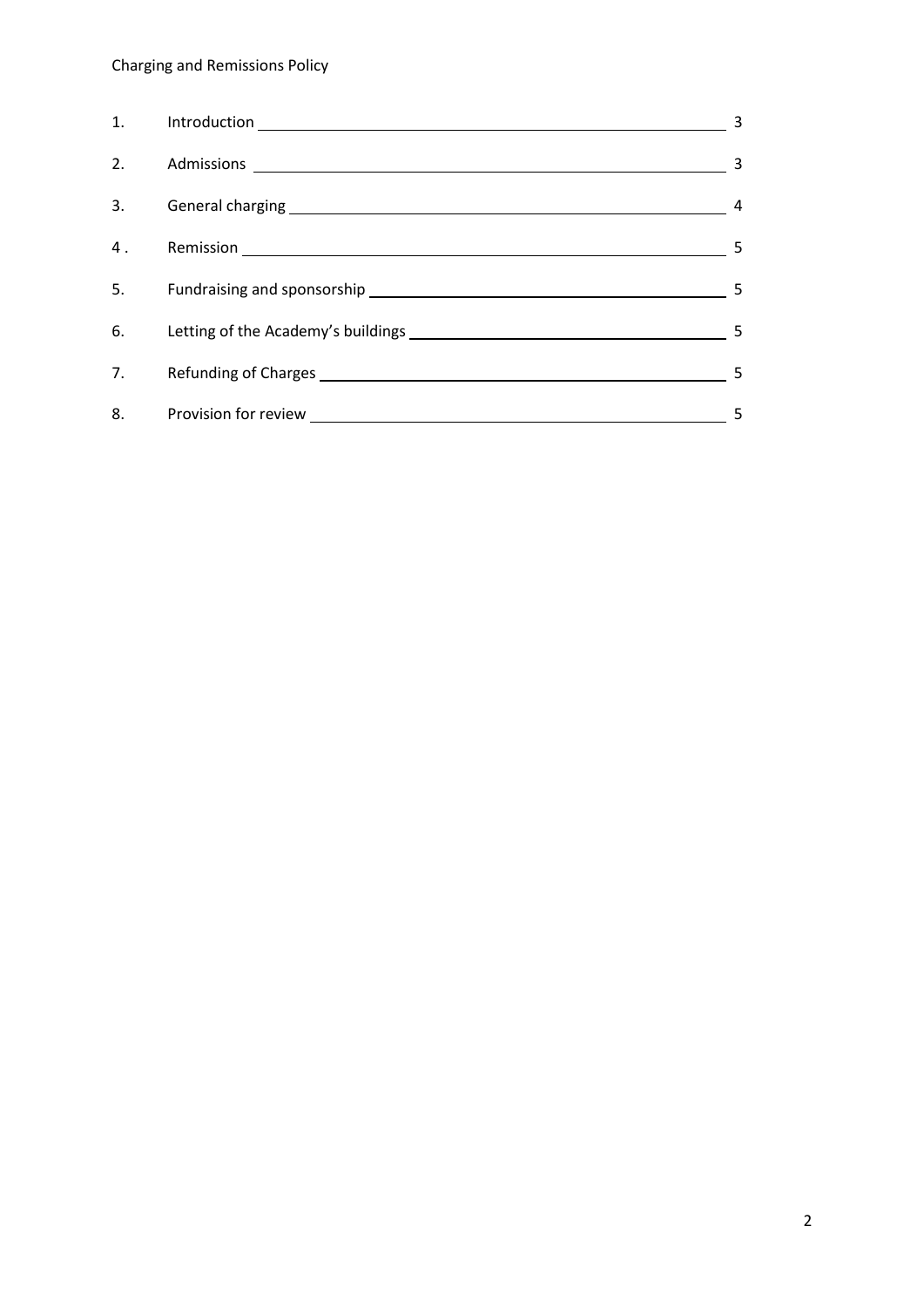### **1 Introduction**

Legislation under the terms of the Education Act 1996 restricts the types of activity schools are allowed to charge parents for. The policy applies to charges made to parents/students, for facilities used by private individuals and third party organisations that rent Trust premises, for which separate arrangements apply and can be provided on request.

As an Trust we strive:

- To make activities accessible to all students, regardless of family income.
- To encourage and promote external activities which give added value to the curriculum.
- To respond to the wide variations in family income while not placing additional unexpected burdens on the Academy's budget.

For the purposes of this document, 'Parent' is taken to include any parent, carer or person with parental responsibility for a student.

By law, students may not be charged for activities that form part of the normal academy day, but the Trust may invite parents and others from time-to-time to make a voluntary contribution, to allow us to offer activities or experiences which otherwise might not be possible. This may include a voluntary contribution to activities taking place in academy time or activities which form part of the curriculum or an examination syllabus. However, the child of any parent who is unable to contribute will not be prevented from participating in an activity which takes place during academy time if the activity goes ahead. In any request for voluntary payments it must be clear from the terms in which it is made that:

- There is no obligation to make a contribution.
- Students will not be treated differently according to whether or not their parents have contributed to the planned activity.
- If there are insufficient contributions received to cover the cost of including all students who wish to participate, the activity will not go ahead.
- Where an activity takes place outside of academy hours and does not form part of the Curriculum or examination syllabus, which is classed as an optional extra the Trust retains the right to request that parents meet the full cost of these activities.

### **2 Admissions**

No charge shall be made in respect of admission to the academy unless it is for the purpose of:

- Part time education for persons over compulsory school age.
- Full time education for persons over compulsory school age.
- Teacher training

No charge shall be made in relation to the education of registered students where education is provided during academy hours. Where education is provided outside of academy hours, no charge shall be made provided it is required as part of the syllabus/curriculum. The Trust reserves the right to charge individuals who are not registered students for education provided or facilities used by them belonging to the Trust.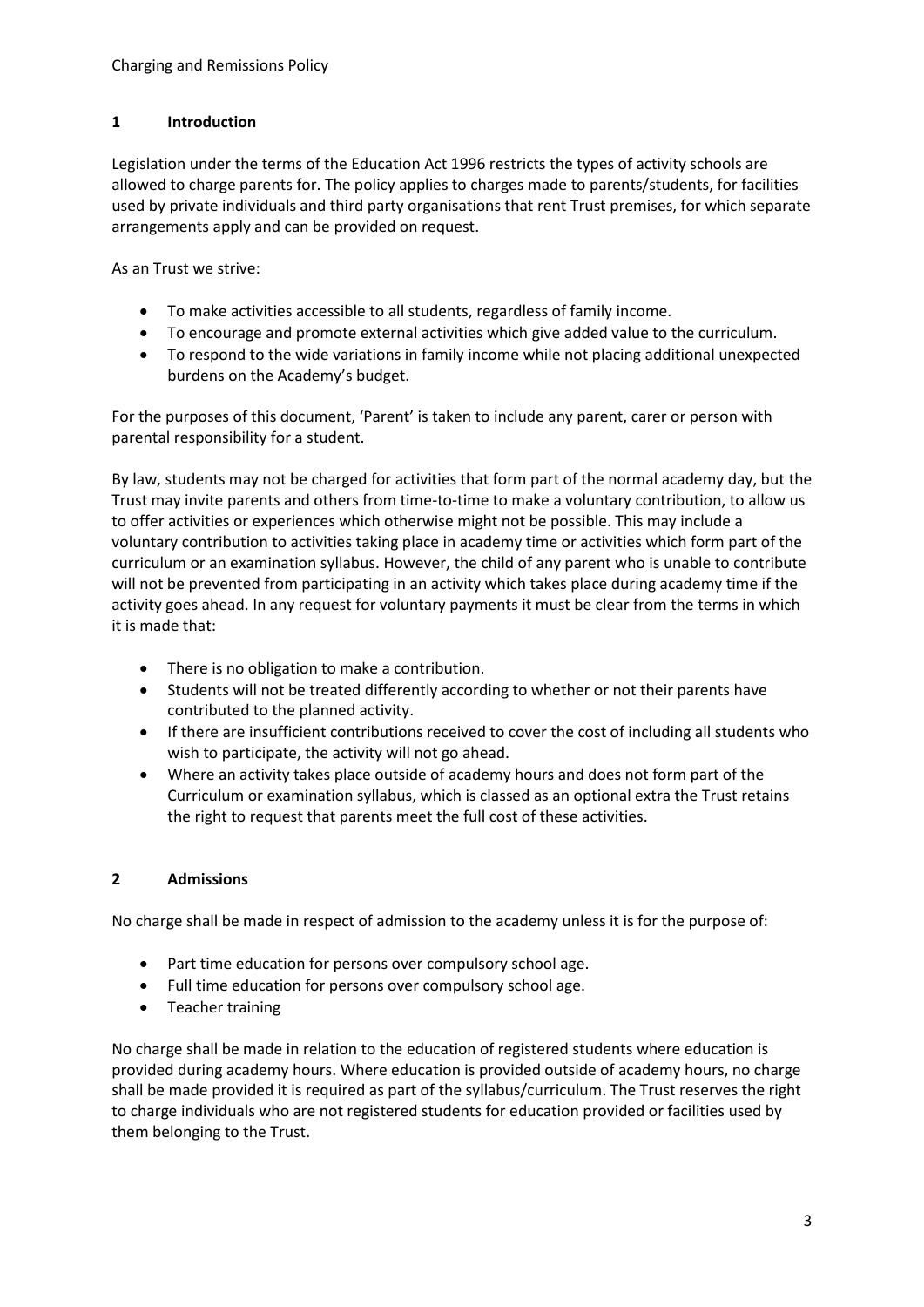## **3 General charging**

Musical instrument tuition – the Trust is committed to providing opportunities for students to experience the learning of a musical instrument. It may be necessary to charge parents/carers for tuition. However, support for students taking GCSE Music will be considered. In addition, students registered for free school meals are also exempt from music tuition fees for one instrument/vocal. Please note that free school meals registration is necessary, and parents must meet the eligibility criteria for free school meals.

For those lessons that are chargeable, the academy will determine whether to arrange individual or group lessons.

- Transport if transport to and from the normal academy day, is arranged by Kirkby College Academy, they reserve the right to charge parents full transportation costs.
- Practical subjects Voluntary contributions may be requested to cover the cost of materials and ingredients provided by the academy for practical subjects
- Visits during the academy day a voluntary charge will be made to cover the cost of educational visits and other activities. However, charges cannot be enforced where this forms part of the curriculum. Where the level of non-payment renders a trip financially unviable, consideration will be given to cancellation.
- Residential visits where at least half of the time away from home is not normal academy time, where the trip involves an overnight stay or where the work undertaken is not an integral part of the examination course, the trip is classed as optional and parents can be expected to meet the full cost of residential courses in academy time. If the visit is deemed to have taken place during the academy day, or is part of the required curriculum, or is preparation for a public examination, then only the cost of board and lodgings can be passed onto parents and this cannot exceed the actual cost. Any charge in respect of an optional extra requires parental agreement and willingness to meet the charges. Parents should be aware that the activity may be cancelled if insufficient contributions are received. If a student is unable to go on a trip after the initial deposit has been paid (unless this is because of ill-health, for which a doctors' note will be required), parents will still be required to meet the full cost of the trip, unless another student can be found to take up the place.
- Public examinations no charge will be made in respect of the entry of a registered student at the academy for an examination for which the academy agrees the student should be entered. Charges will be applied for the entry of a student for an examination for which they have not been prepared by the academy, or for entry to an examination against the advice of that academy. Entries for re-sits of examinations where the academy has not provided additional tuition are also subject to charge. Parents seeking to have an examination paper remarked will be required to pay the re-mark fee; however, if the new grade exceeds the original then this fee will be refunded. Where a student fails to attend for an examination for which they have been entered (unless this is because of ill-health, for which a doctors' note will be required), parents may be expected to meet the cost of the examination entry.
- Optional extra visits visits that take place outside the academy day or as part of an extracurricular activity can be charged for, and parents are expected to meet the full cost of the trip.